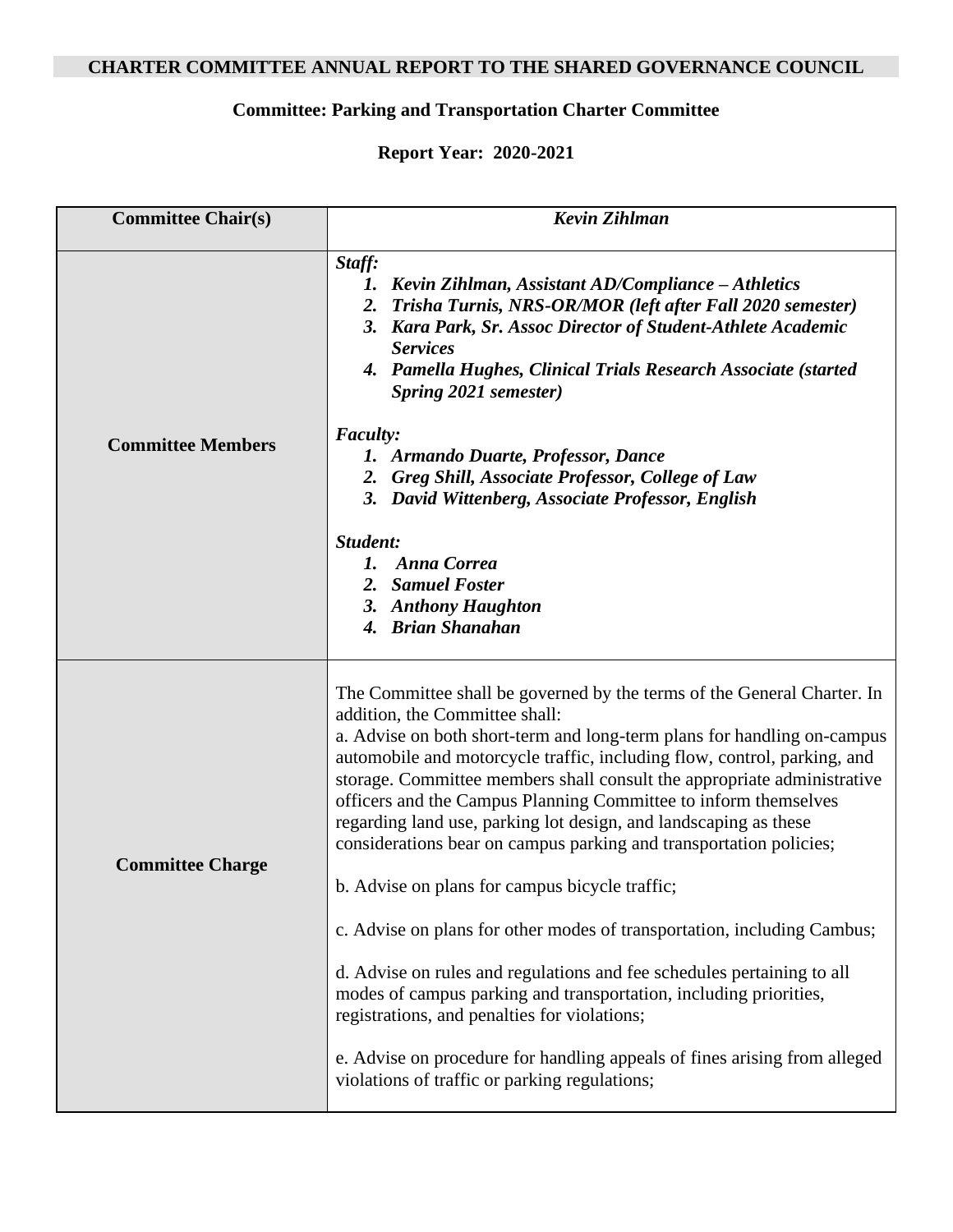|                                                                                                                                                                                               | f. Advise in developing and reviewing plans for coordinating University<br>transportation and facilities with those of city, county, state, and federal<br>agencies.                                                                                                                                                                                                                                                                                                                                                                                                                                                                                                                                                                                                                                                                           |
|-----------------------------------------------------------------------------------------------------------------------------------------------------------------------------------------------|------------------------------------------------------------------------------------------------------------------------------------------------------------------------------------------------------------------------------------------------------------------------------------------------------------------------------------------------------------------------------------------------------------------------------------------------------------------------------------------------------------------------------------------------------------------------------------------------------------------------------------------------------------------------------------------------------------------------------------------------------------------------------------------------------------------------------------------------|
| <b>Current Year Meeting Dates</b>                                                                                                                                                             | <b>September 18, 2020</b><br>October 16, 2020<br><b>November 13, 2020</b><br><b>February 26, 2021</b><br><b>March 26, 2021</b><br>April 23, 2021                                                                                                                                                                                                                                                                                                                                                                                                                                                                                                                                                                                                                                                                                               |
| Please indicate the typical<br>frequency of meetings (e.g.,<br>first Tuesday of month at 4<br>pm). If there are<br>subcommittees, please indicate<br>the frequency of those<br>meetings, too. | This committee meets three times in an academic semester. For the<br>2020-21 academic year, all meets were conducted virtually via Zoom.<br>There were no subcommittees or ad hoc groups formed this year.                                                                                                                                                                                                                                                                                                                                                                                                                                                                                                                                                                                                                                     |
| <b>Current Year Activities</b>                                                                                                                                                                | <b>Review of Parking and Transportation Committee Charter;</b><br>Received updates on Bikeshare and Zip Car Programs;<br><b>Multiple Conversations about License Plate Recognition technology</b><br>replacing hang tag permits;<br><b>COVID impacts on Cambus Routes and Permit Holders;</b><br><b>Review of the P&amp;T Office Finances;</b><br><b>Review of Parking Master Plan from Walker Consultants;</b><br><b>Discussion of Rate Increases for FY22;</b><br>Parking meter financials and future of parking meter usage;<br><b>Winter Weather Parking Operations and Budget;</b><br>Review of Updates to the Parking and Transportation Regulations;<br><b>Policy Review of License Plate Recognition implementation;</b><br><b>Campus Projects Update;</b><br>2020 Sustainability Update;<br><b>Fall 2021 Cambus Changes/Planning;</b> |
| <b>Topics your committee</b><br>anticipates addressing during<br>the coming year                                                                                                              | <b>Implementation of License Plate Recognition;</b><br>Future of Work Initiative and Impact on Parking and Transportation;<br><b>Monitoring of Parking Rates</b><br><b>Parking Master Plan</b>                                                                                                                                                                                                                                                                                                                                                                                                                                                                                                                                                                                                                                                 |
| Other issues of concern                                                                                                                                                                       | Much like last year, the lasting impacts of COVID-19 and how the<br>University of Iowa works will very much impact decisions made in the                                                                                                                                                                                                                                                                                                                                                                                                                                                                                                                                                                                                                                                                                                       |